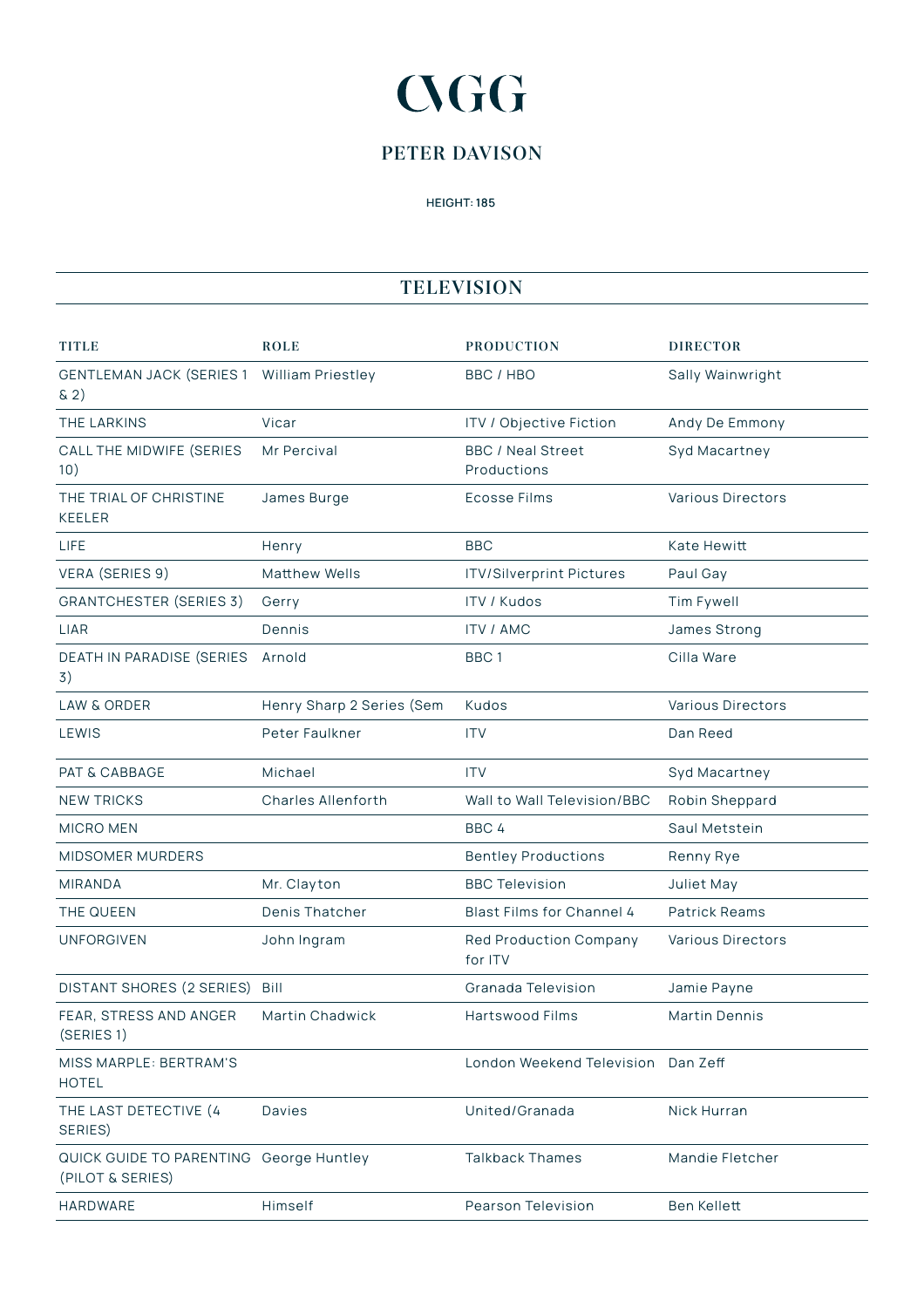| <b>TITLE</b>                                | <b>ROLE</b>                | <b>PRODUCTION</b>                           | <b>DIRECTOR</b>          |
|---------------------------------------------|----------------------------|---------------------------------------------|--------------------------|
| AT HOME WITH THE<br><b>BRAITHWAITES</b>     | David                      | Yorkshire Television                        | Various                  |
| TOO GOOD TO BE TRUE                         | Robert                     | Carlton Television                          | Sarah Harding            |
| MRS BRADLEY MYSTERIES<br>(SERIES)           | <b>Inspector Christmas</b> | <b>BBC Television</b>                       | Martin Hutchings         |
| THE STALKER'S APPRENTICE Maurice Burt       |                            | <b>Scottish Television</b>                  | Marcus White             |
| <b>WUTHERING HEIGHTS</b>                    | Lockwood                   | London Weekend Television                   | David Skynner            |
| <b>DEAR NOBODY</b>                          | Mr Garton                  | Zenith                                      | Juliet May               |
| AIN'T MISBEHAVIN' (2<br>SERIES)             |                            | <b>BBC Television</b>                       | <b>Tony Dow</b>          |
| ALL CREATURES GREAT AND<br>SMALL (6 SERIES) | Tristram                   | <b>BBC Television</b>                       | <b>Various Directors</b> |
| CAMPION (2 SERIES)                          | Campion                    | <b>BBC Television</b>                       | <b>Various Directors</b> |
| A VERY PECULIAR PRACTICE<br>(2 SERIES)      |                            | <b>BBC Television</b>                       | <b>Various Directors</b> |
| A VERY POLISH PRACTICE                      |                            | <b>BBC Television</b>                       | David Tucker             |
| DR WHO (3 YEARS)                            | Doctor                     | <b>BBC Television</b>                       | Various Directors        |
| HOLDING THE FORT (3<br>SERIES)              |                            | London Weekend Television Various Directors |                          |
| SINK OR SWIM (3 SERIES)                     |                            | <b>BBC Television</b>                       | <b>Various Directors</b> |
| <b>LOVE FOR LYDIA</b>                       |                            | London Weekend Television                   |                          |
| THE TOMORROW PEOPLE                         |                            | <b>Thames Television</b>                    |                          |
| <b>BLACKMAIL</b>                            |                            | Granada Television                          |                          |

## **FEATURE FILM**

| <b>TITLE</b>                             | <b>ROLE</b>   | <b>PRODUCTION</b>            | <b>DIRECTOR</b>   |
|------------------------------------------|---------------|------------------------------|-------------------|
| <b>DREAM HORSE</b>                       | Lord Avery    | Raw Films                    | Euros Lynn        |
| <b>PATRICK</b>                           | Alan          | Flat Faced Films / Disney    | Mandie Fletcher   |
| <b>SAY MY NAME</b>                       | Rich Herbig   | Electric Film                | Jay Stern         |
| YOU, ME & HIM                            | Teacher       | <b>Bad Penny Productions</b> | Daisy Aitkens     |
| PARTING SHOTS                            | John          | <b>Scimitar Productions</b>  | Michael Winner    |
| A MAN YOU DON'T MEET<br><b>EVERY DAY</b> | Robert        | Middlemarch Films            | Angela Pope       |
| <b>BLACK BEAUTY</b>                      | Squire Gordon | Warner                       | Caroline Thompson |

| <b>STAGE</b>      |             |                     |                 |
|-------------------|-------------|---------------------|-----------------|
|                   |             |                     |                 |
| <b>TITLE</b>      | <b>ROLE</b> | <b>PRODUCTION</b>   | <b>DIRECTOR</b> |
| <b>GYPSY</b>      | Herbie      | West End            | Jonathan Kent   |
| THE VERTICAL HOUR |             | <b>Park Theatre</b> | Nigel Douglas   |